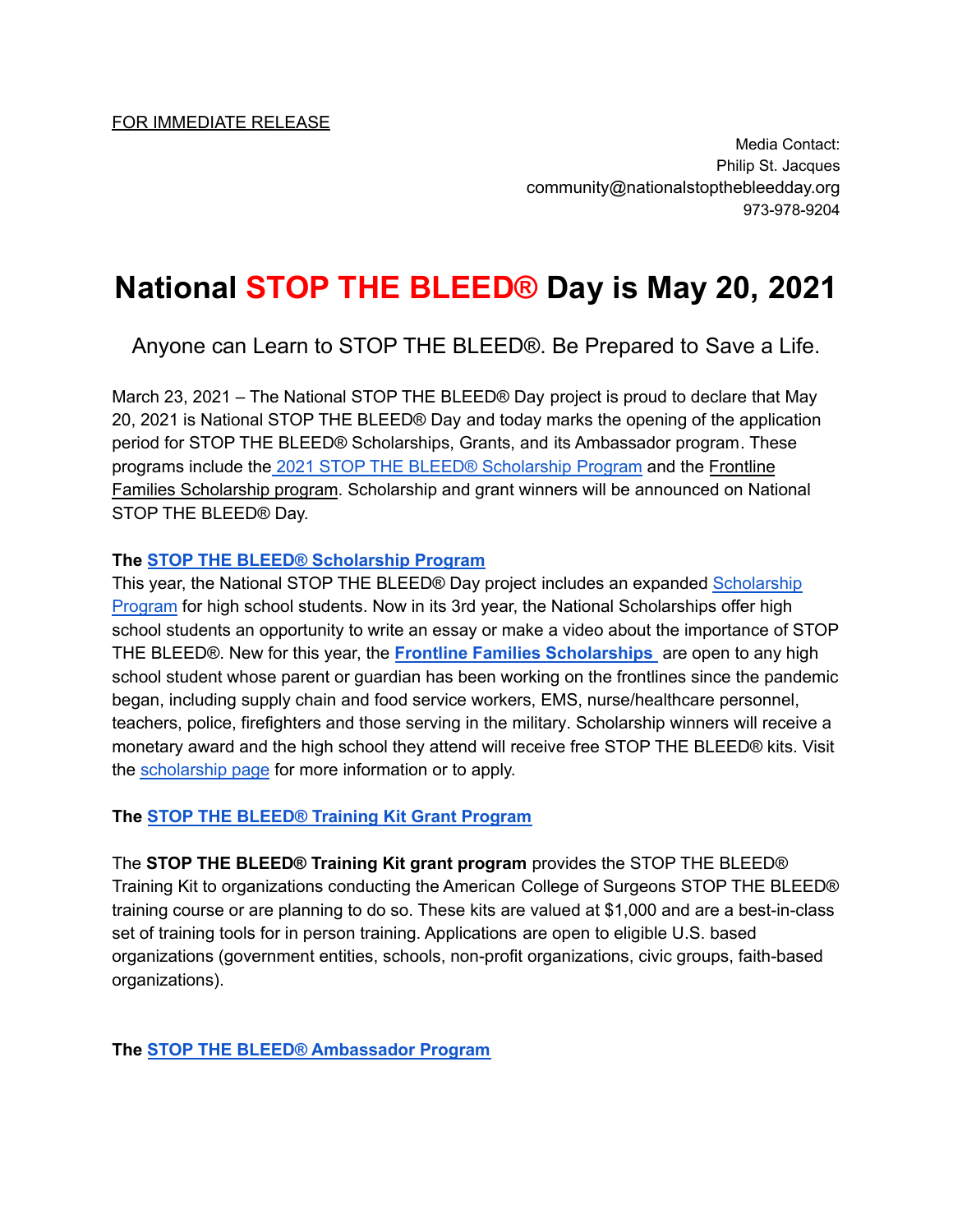STOP THE BLEED® Ambassadors play an important role in helping to grow the STOP THE BLEED® campaign. The campaign is seeking individuals who are passionate about STOP THE BLEED® and are willing to spend extra time and effort to help create awareness about the STOP THE BLEED® campaign and how anyone can learn to be prepared to save a life. To learn more and apply, visit https://nationalstopthebleedday.org/ambassador-program/

## **Why it Matters**

STOP THE BLEED® is public health initiative aimed at directly saving lives. Through efforts to increase public awareness and encourage people and organizations across the United States to get trained with life-saving STOP THE BLEED® techniques, people can be ready to take action and stop everyday instances of life-threatening bleeding in their homes and communities. In many cases, **death from blood loss is preventable.** Properly trained, anyone can STOP THE BLEED® until professional help arrives.

Experts say it takes between:

- 3 5 minutes to die from severe bleeding.
- 7 -10 minutes is the average EMS response time.

The National STOP THE BLEED® Day project is a national initiative with support across public and private sector organizations and individuals committed to saving lives. The National STOP THE BLEED® Day project is supported by over 100 organizations, including the following:

## **United States Department of Defense American College of Surgeons United States Department of Homeland Security Stop the Bleed Coalition The American Red Cross**

#### **National STOP THE BLEED® Day project National Spokespersons**

#### **Lacey Newman, Wife, Mother, and 2017 Las Vegas Shooting Survivor and STOP THE BLEED Ambassador**

Shot in both legs, with only minutes to live, Lacey Newman's best friend Nicole applied pressure to Lacey's wounds, saving her life.

Lacey is pleased to champion the STOP THE BLEED® initiative by telling her story and encouraging the public to take a STOP THE BLEED® class to learn the life-saving techniques and be equipped to save a life if ever needed. She stars in STOP THE BLEED®'s Public Service Announcement (PSA), which is available for broadcast. One version of the PSA is viewable here: Lacey Newman STOP THE BLEED® PSA :30.